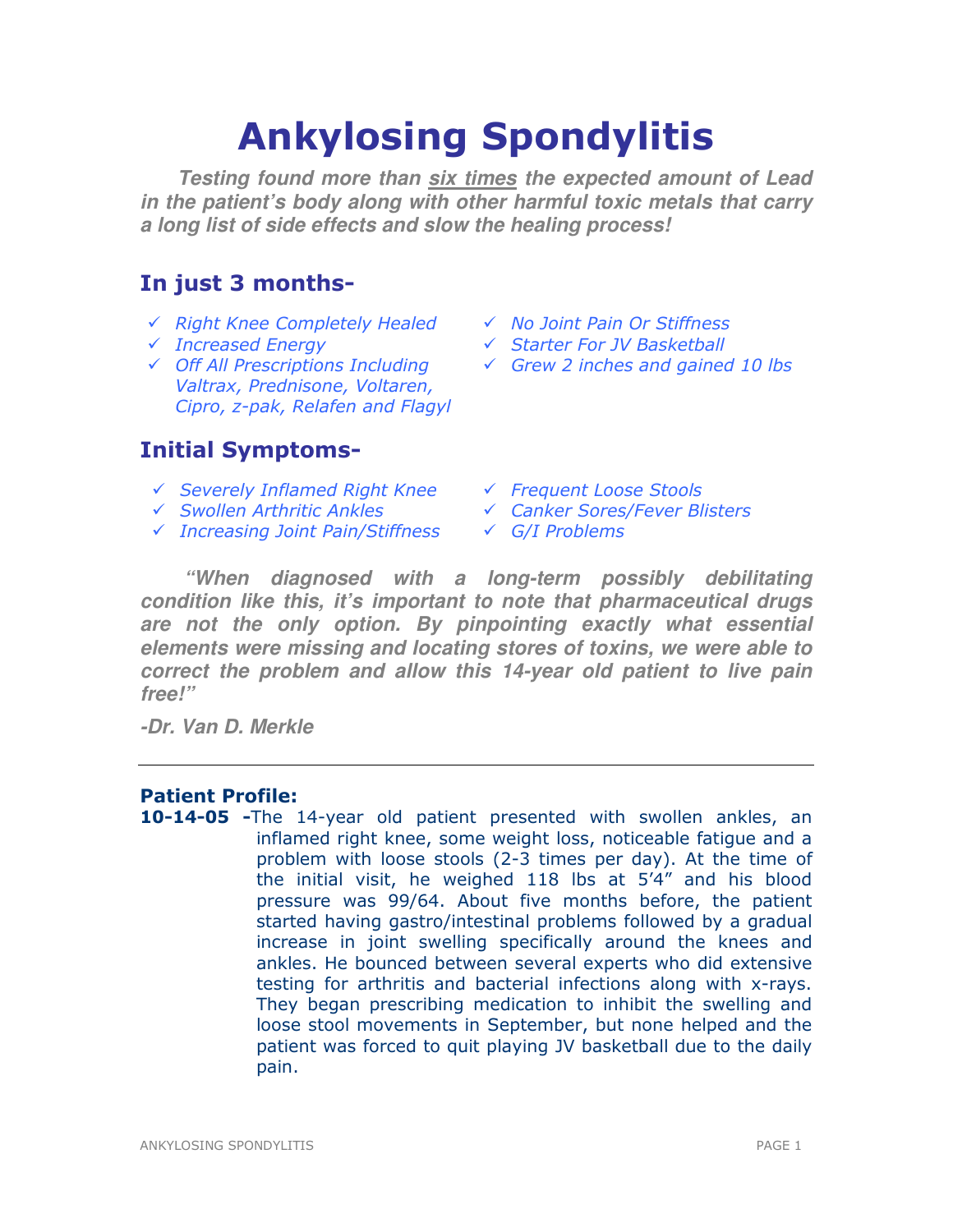By the time he arrived in our office a month later, he had already tried Valtrax, Prednisone, Voltaren, Cipro, and z-pak, and was still taking Relafen and Flagyl on a daily basis. When we first saw him, the patient also suffered from frequent canker sores and fever blisters, inflamed gums around his braces, warts, and skin tags on his arm.

## Patient's tests results:

10-24-05 – A few days before his initial visit, the patient had a series of blood tests done at a local hospital so I used these as a base for our analysis and did a comparison to earlier blood work he had done at the same hospital in June. Looking at the chart below, 11 blood values became worse in a little less than 4 months indicating that whatever the problem was, it was getting worse despite or perhaps due to the medications his doctors recommended. The most significant findings were the low AST and Polys/Neutrophils and the high Monocytes and ALT.

|                                    | Current<br><b>Result</b> | Current<br>Rating | Prior<br><b>Result</b> |       |        |                |        |        |                          |        |
|------------------------------------|--------------------------|-------------------|------------------------|-------|--------|----------------|--------|--------|--------------------------|--------|
| <b>Test Description</b><br>Date:   | 10/24/2005               |                   | 06/28/2005             | Delta |        | Healthy        |        |        | Clinical                 |        |
| Glucose                            | 82.00                    | Opt               | 80.00                  | ٥     | 80.00  |                | 95.00  | 65.00  |                          | 99.00  |
| BUN (Blood Urea Nitrogen)          | 17.00                    | Opt               | 16.00                  |       | 13.10  |                | 18.00  | 5.00   | $\overline{a}$           | 26.00  |
| Creatinine                         | 0.60                     | $\overline{a}$    | 0.80                   | ⊛     | 0.61   |                | 0.90   | 0.50   |                          | 1.50   |
| BUN / Creatinine Ratio             | 28.30                    | HI                | 20.00                  | ⊛     | 13.10  |                | 20.00  | 8.00   | $\overline{a}$           | 27.00  |
| Sodium                             | 138.00                   | $\overline{a}$    | 145.00                 | 0     | 140.10 | $\sim$         | 144.00 | 135.00 | $\sim$                   | 148.00 |
| Potassium                          | 4.60                     | hi                | 4.50                   | ⊛     | 3.91   |                | 4.60   | 3.50   | $\sim$                   | 5.50   |
| Chloride                           | 100.00                   | $\overline{a}$    | 109.00                 | O     | 100.10 | ÷.             | 106.00 | 96.00  | ÷.                       | 109.00 |
| Calcium                            | 9.60                     | $\overline{a}$    | 10.10                  | ⊛     | 9.71   | $\sim$         | 10.10  | 8.50   | $\sim$                   | 10.60  |
| Calcium/Albumin Ratio              | 2.34                     | Opt               | 2.24                   |       | 2.10   |                | 2.50   | 2.03   | $\sim$                   | 2.71   |
| <b>Total Protein</b>               | 7.80                     | hi                | 7.70                   | ⊛     | 7.11   |                | 7.61   | 6.00   | $\sim$                   | 8.50   |
| Albumin                            | 4.10                     | Opt               | 4.50                   |       | 4.10   |                | 4.51   | 3.50   | $\sim$                   | 5.50   |
| Globulin                           | 3.70                     | hi                | 3.20                   | ⊛     | 2.81   | $\overline{a}$ | 3.51   | 1.50   | $\overline{\phantom{a}}$ | 4.50   |
| A/G Ratio                          | 1.10                     | LO                | 1.40                   | ⊛     | 1.22   |                | 1.60   | 1.10   |                          | 2.50   |
| <b>Total Bilirubin</b>             | 0.40                     | Opt               | 0.40                   |       | 0.39   |                | 0.93   | 0.10   |                          | 1.20   |
| Alkaline Phosphatase 70-480        | 260.00                   | Opt               | 318.00                 |       | 210.00 |                | 350.00 | 70.00  | $\overline{a}$           | 480.00 |
| SGOT (AST) (AST)                   | 14.00                    | $\overline{a}$    | 22.00                  | ⊛     | 18.10  | $\overline{a}$ | 26.00  | 6.00   | $\overline{\phantom{a}}$ | 40.00  |
| SGPT (ALT) (ALT)                   | 34.00                    | hi                | 28.00                  | ⊛     | 18.10  |                | 26.10  | 6.00   | $\overline{\phantom{a}}$ | 40.00  |
| Polys/Neutrophils (SEGS-PMNS)      | 53.10                    | $\overline{a}$    | 51.80                  | ٨     | 55.10  |                | 65.00  | 40.00  |                          | 74.00  |
| Lymphocytes                        | 34.20                    | Opt               | 31.90                  |       | 25.10  |                | 40.00  | 14.00  | $\overline{a}$           | 46.00  |
| Monocytes                          | 9.00                     | hi                | 7.50                   | ⊛     | 5.10   | $\sim$         | 7.10   | 4.90   | $\sim$                   | 13.00  |
| Eosinophils                        | 2.80                     | Opt               | 3.80                   |       | 0.00   |                | 4.10   | 0.00   | $\sim$                   | 7.00   |
| Basophils                          | 0.90                     | hi                | 5.00                   | o     | 0.00   |                | 0.00   | 0.00   | ÷.                       | 3.00   |
| ESR-Erythrocyte Sed Rate, Westergr | 5.00                     | Opt               |                        |       | 0.00   |                | 8.00   | 0.00   |                          | 30.00  |

#### Results of Initial Blood Test:

 $Blue = clinically$  very high or clinically very low

 $Red =$  clinically high or clinically low

Yellow = a little high or a little low; this can be considered a warning sign that the value is not optimal.

Several deficiencies/imbalances showed up in the patient's hair test results suggesting a difficulty for the body to heal and repair. High amounts of several toxic elements were also present, most notably arsenic and lead, which may have partially caused the depletion of several essential elements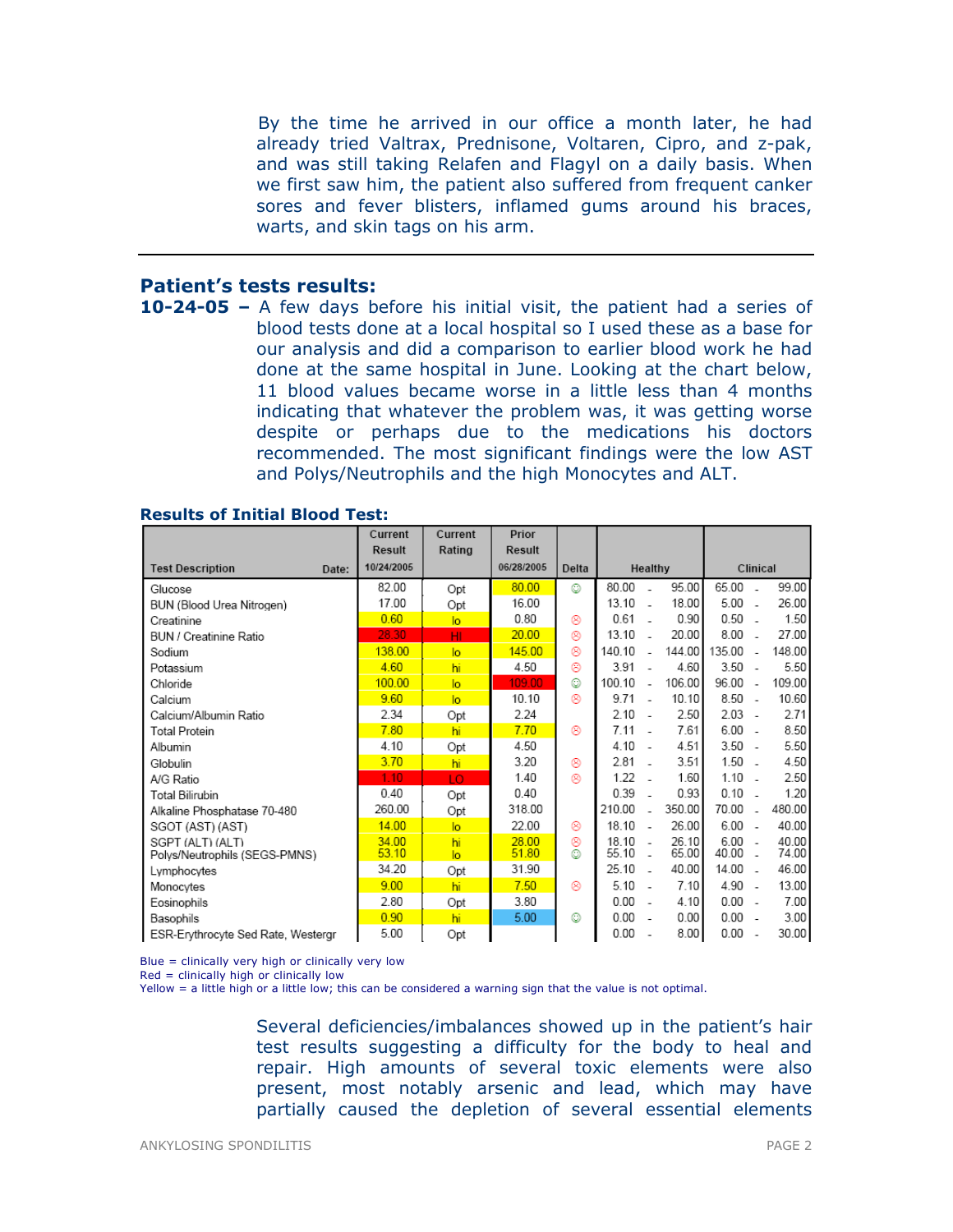including Lithium, Phosphorus, Selenium and Strontium. Lead's biggest outlet is actually the urine so we'll conduct a UA mineral test to see how efficiently this toxin is being eliminated. The high levels of Sodium may be due to the patient bathing in soft water.

|                                  | Current<br>Result | Current<br>Rating | Prior<br><b>Result</b> |       |         |          |           |          |
|----------------------------------|-------------------|-------------------|------------------------|-------|---------|----------|-----------|----------|
| <b>Test Description</b><br>Date: | 10/22/2005        |                   |                        | Delta | Healthy |          | Clinical  |          |
| <b>Toxic Elements</b>            |                   |                   |                        |       |         |          |           |          |
| Aluminum                         | 3.40              | hi                |                        |       |         | 2.20     |           | 7.00     |
| Antimony                         | 0.05              | hi                |                        |       |         | 0.04     |           | 0.07     |
| Arsenic                          | 0.07              | hi                |                        |       |         | 0.03     |           | 0.08     |
| Bismuth                          | 0.10              | HI                |                        |       |         | 0.03     |           | 0.06     |
| Cadmium                          | 0.18              | HI                |                        |       |         | 0.05     |           | 0.15     |
| Lead                             | 2.40.             | HI                |                        |       |         | 0.20     |           | 1.50     |
| Thorium                          | 0.00              | Opt               |                        |       |         | 0.00     |           | 0.00     |
| Uranium                          | 0.04              | hi                |                        |       |         | 0.01     |           | 0.06     |
| Nickel                           | 0.14              | Opt               |                        |       |         | 0.20     |           | 0.40     |
| Silver                           | 0.03              | Opt               |                        |       |         | 0.06     |           | 0.13     |
| Tin                              | 0.27              | hi                |                        |       |         | 0.15     |           | 0.30     |
| Titanium                         | 0.52<br>3.00      | hi                |                        |       |         | 0.50     |           | 1.00     |
| Total Toxic Representation       |                   | HI                |                        |       |         | 2.00     |           | 3.00     |
| <b>Essential Elements</b>        |                   |                   |                        |       |         |          |           |          |
| Calcium                          | 363.00            | Opt               |                        |       | $0 -$   | 450.00   | 450.01-   | 700.00   |
| Magnesium                        | 30.00             | lo                |                        |       | $0 -$   | 45.00    | 45.01-    | 71.00    |
| Sodium                           | 310.00            | H <sub>II</sub>   |                        |       | $0 -$   | 35.00    | $35.01 -$ | 90.00    |
| Potassium                        | 68.00             | HI                |                        |       | $0 -$   | 25.00    | $25.01 -$ | 40.00    |
| Copper                           | 19.00             | hi                |                        |       | $0 -$   | 18.00    | 18.01.    | 30.00    |
| Zinc                             | 160.00            | hi                |                        |       | 0-      | 155.00   | 155.01-   | 195.00   |
| Manganese                        | 0.39              | hi                |                        |       | $0 -$   | 0.32     | $0.33 -$  | 0.65     |
| Chromium                         | 0.42              | HI                |                        |       | $0 -$   | 0.31     | $0.32 -$  | 0.40     |
| Lithium                          | 0.00              | LO                |                        |       | 0-      | 0.01     | $0.02 -$  | 0.04     |
| Phosphorus                       | 146.00            | LO                |                        |       | $0-$    | 350.00   | 350.01-   | 400.00   |
| Selenium                         | 0.82              | LO                |                        |       | $0-$    | 1.45     | $1.46-$   | 1.70     |
| Strontium                        | 0.44              | lo                |                        |       | $0 -$   | 1.60     | $1.61 -$  | 3.20     |
| Sulfur                           | 48300.00          | lo                |                        |       | 0-      | 49500.00 | 49500.01- | 52000.00 |

#### Results of Initial Hair Test:

Blue = clinically very high or clinically very low

Red = clinically high or clinically low

Yellow = a little high or a little low; this can be considered a warning sign that the value is not optimal.

High levels of toxic elements can be further seen in the results of the UA Mineral test. The column labeled 'Prior Result' represents the body's ability to flush out toxic elements. The column labeled 'Current Result' is the amount of toxins leaving the body with the help of the chelating agent DMSA. These tests show that the patient is unable to efficiently eliminate heavy toxic metals like lead and mercury on his own. The chelating agent was able to pull out more than six times the expected limit of lead and since most lead is excreted in the urine, this shows a very large burden on the body.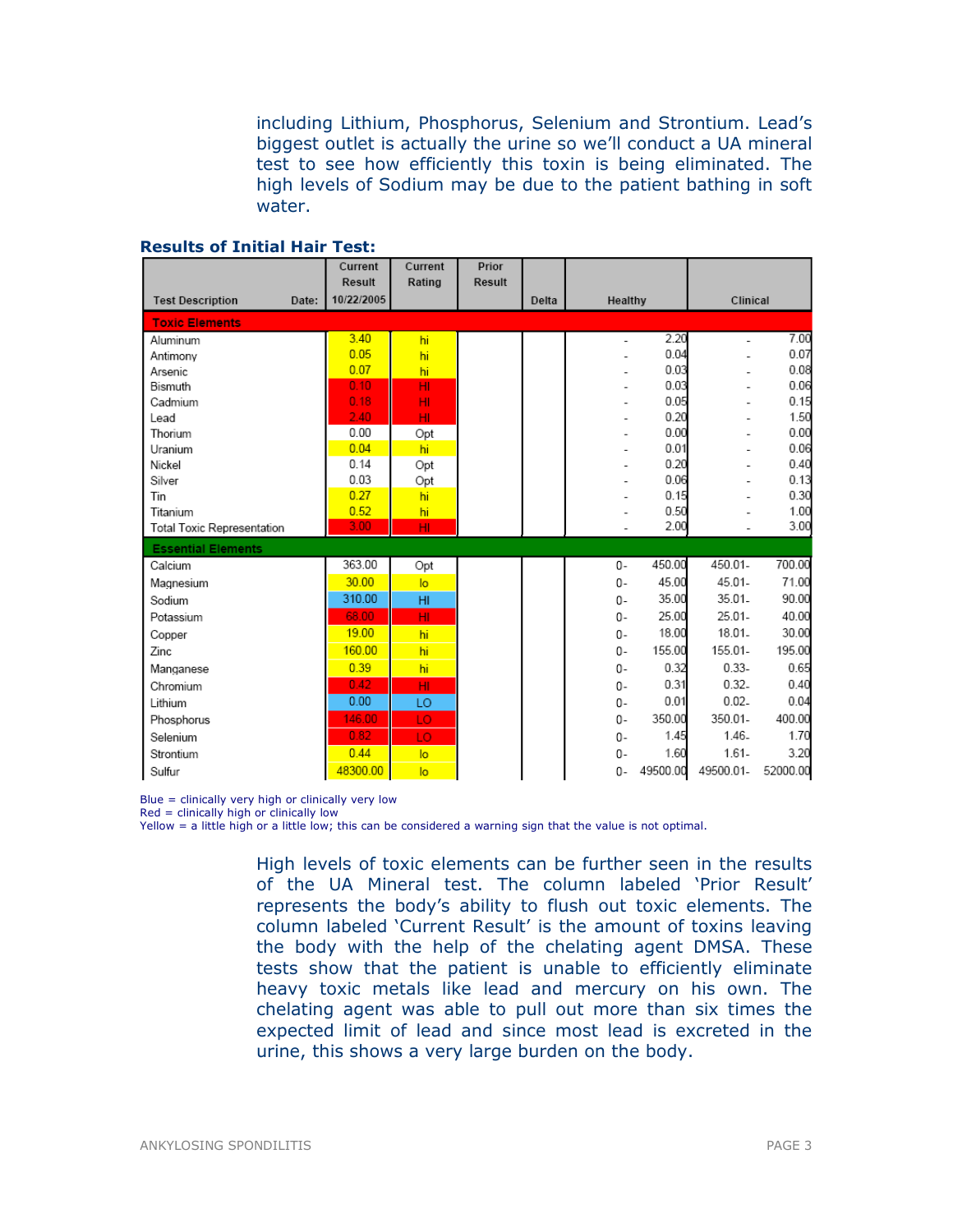| <b>Results of Initial UA Mineral Test:</b> |
|--------------------------------------------|
|--------------------------------------------|

|                                  | Current    | Current | Prior      |       |         |       |           |        |
|----------------------------------|------------|---------|------------|-------|---------|-------|-----------|--------|
|                                  | Result     | Rating  | Result     |       |         |       |           |        |
| <b>Test Description</b><br>Date: | 10/16/2006 |         | 10/15/2005 | Delta | Healthy |       | Clinical  |        |
| Agent                            | DMSA       |         | Pre-Chall  |       |         |       |           |        |
| Dose                             | 1500mg     |         |            |       |         |       |           |        |
| Interval                         | 6          |         | 6          |       |         |       |           |        |
| <b>Toxic Elements</b>            |            |         |            |       |         |       |           |        |
| Arsenic (UA)                     | 20.00      | Opt     | 13.00      |       | 0-      | 70.00 | $70.01 -$ | 130.00 |
| Beryllium (UA)                   | 0.00       | Opt     | 0.00       |       | 0-      | 0.40  | $0.41 -$  | 0.50   |
| Bismuth (UA)                     | 0.00       | Opt     | 0.00       |       | 0-      | 10.00 | $10.01 -$ | 15.00  |
| Cadmium (UA)                     | 0.70       | Opt     | 0.60       |       | 0-      | 1.50  | $1.51-$   | 2.00   |
| Lead (UA)                        | 24.00      | HI      | 0.00       | ⊛     | $0 -$   | 3.00  | $3.01 -$  | 4.00   |
| Mercury (UA)                     | 4.40       | HL.     | 1.80       | ⊛     | 0-      | 3.00  | $3.01 -$  | 4.00   |
| Nickel (UA)                      | 2.60       | Opt     | 0.00       |       | 0-      | 6.00  | $6.01 -$  | 12.00  |

Blue = clinically very high or clinically very low

Red = clinically high or clinically low

Yellow = a little high or a little low; this can be considered a warning sign that the value is not optimal.

In addition to the above tests, we also conducted a urinalysis, saliva test and metabolic urinalysis. These tests showed a slight infection, mild toxicity associated with the liver, gastrointestinal involvement, a low pH, and vitamin C and calcium deficiency. A blood test for the HLA-B27 gene also came back positive leading to the diagnosis of Ankylosing Spondylitis.

# Doctor analysis:

10-26-05 – This teenager was suffering from two main problems: His body was clogged with an array of toxic elements which slowed his body's ability to heal and deprived it of several essential elements; and he suffered from an arthritic disorder and systemic rheumatic disease known as Ankylosing Spondylitis. This condition often appears between a person's early teens up to their 30's, typically after some kind of bacterial infection. The body activates its immune system to clear out the infection, but is then unable to turn back off leading to chronic tissue inflammation, pain and stiffness in the joints.

> The slightly high Globulin and low A/G ratio in the blood illustrate signs of that inflammation and the low levels of Chloride and Calcium along with the high Monocytes partially account for the patient's Gastro/Intestinal Dysfunction. Tie that in with a load of toxic chemicals which are know to cause weight loss, fatigue, joint pain, liver and kidney degeneration and it's no wonder he didn't feel well!

> A high SGPT and a low SGOT in the patient's blood work indicate possible liver inflammation or dysfunction, but these also could be caused by his medications or high levels of toxins. As the patient improves and his need for medication decreases, we'll be able to better asses these two values. I recommended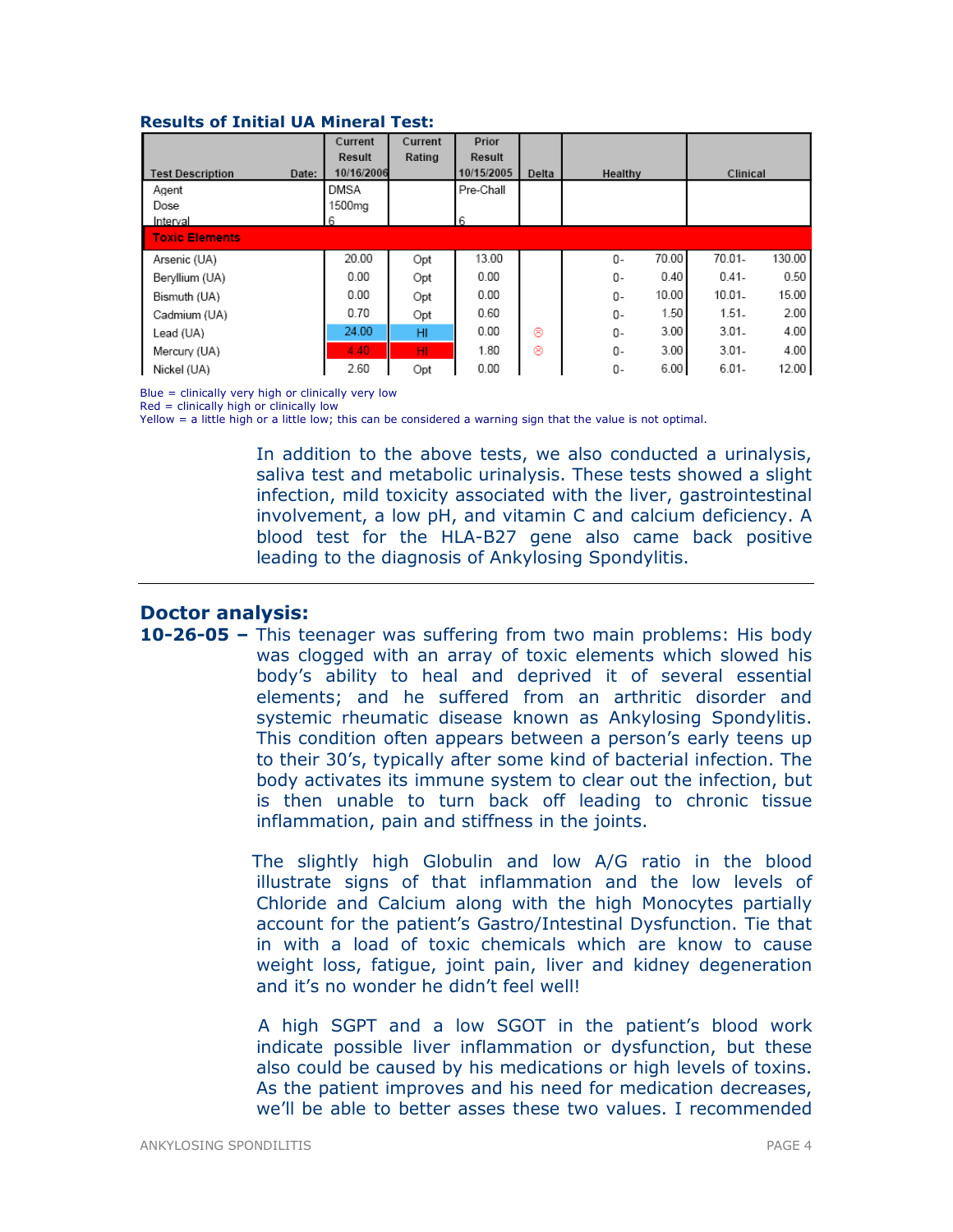alternating cycles of the chelating agent DMSA along with a series of minerals and supplements which showed as deficient in the patient's test results. As the toxic element burden is eliminated from the body, the patient should notice a reduction in swelling and joint pain and a boost in energy.

#### Patient assessment:

11-04-05 – The patient had two more partial blood tests done in 2005, the first of which on 11-04 again shows how quickly his condition was progressing. The ESR, which is an indicator of inflammation jumped from 5 to 16 in less than two weeks. This was before the patient started taking vitamins and following the chelation recommendations.

#### Results of 2nd Blood Test:

|                                    | Current       | Current        | Prior      |       |        |                          |        |           |                          |        |  |
|------------------------------------|---------------|----------------|------------|-------|--------|--------------------------|--------|-----------|--------------------------|--------|--|
|                                    | <b>Result</b> | Rating         | Result     |       |        |                          |        |           |                          |        |  |
| <b>Test Description</b><br>Date:   | 11/04/2005    |                | 10/24/2005 | Delta |        | Healthy                  |        |           | Clinical                 |        |  |
| SGOT (AST) (AST)                   | 28.00         | hi             | 14.00      | ⊛     | 15.00  | $\overline{\phantom{a}}$ | 26.00  | 6.00      | $\sim$                   | 40.00  |  |
| SGPT (ALT) (ALT)                   |               |                | 34.00      |       | 15.00  | $\sim$                   | 26.00  | 6.00      | $\overline{\phantom{a}}$ | 55.00  |  |
| White Blood Count                  | 5.10          | Opt            | 7.90       |       | 5.00   |                          | 8.00   | $4.00 -$  |                          | 10.50  |  |
| Red Blood Count                    | 4.77          | Opt            | 5.08       |       | 4.50   |                          | 5.50   | $4.10 -$  |                          | 5.60   |  |
| Hemoglobin                         | 13.40         | Opt            | 14.20      |       | 13.30  | $\sim$                   | 15.20  | 11.50     | - 1                      | 17.00  |  |
| Hematocrit                         | 39.40         | $\overline{a}$ | 42.10      | ⊛     | 39.50  |                          | 47.00  | 34.00     |                          | 50.00  |  |
| MCV                                | 82.50         | lo             | 82.80      | ⊛     | 85.00  | - 1                      | 97.00  | 80.00     | - 1                      | 98.00  |  |
| MCH                                | 28.20         | Opt            | 28.00      | ☺     | 28.10  | - 1                      | 32.00  | $27.00 -$ |                          | 34.00  |  |
| <b>MCHC</b>                        | 34.10         | hi             | 33.80      | ⊛     | 33.00  |                          | 34.00  | 32.00     |                          | 36.00  |  |
| <b>RDW</b>                         | 14.00         | Opt            |            |       | 13.50  |                          | 14.50  | $13.00 -$ |                          | 15.00  |  |
| Platelets                          | 325.00        | hi             | 247.00     | ⊛     | 175.00 |                          | 250.00 | 140.00    |                          | 415.00 |  |
| Polys/Neutrophils (SEGS-PMNS)      |               |                | 53.10      |       | 55.00  |                          | 65.00  | 40.00     | $\sim$                   | 74.00  |  |
| Lymphocytes                        | 27.30         | Opt            | 34.20      |       | 25.00  | $\overline{\phantom{a}}$ | 40.00  | 14.00     | $\overline{\phantom{a}}$ | 46.00  |  |
| Monocytes                          | 8.30          | hi             | 9.00       | ٨     | 5.00   |                          | 7.00   | 4.00      |                          | 13.00  |  |
| Eosinophils                        | 3.70          | Opt            | 2.80       |       | 0.00   |                          | 4.10   | 0.00      |                          | 7.00   |  |
| Basophils                          | 1.00          | hi             | 0.90       | ⊛     | 0.00   |                          | 0.00   | 0.00      |                          | 3.00   |  |
| ESR-Erythrocyte Sed Rate, Westergr | 16.00         | HI             | 5.00       | ⊛     | 0.00   |                          | 6.00   | 0.00      |                          | 15.00  |  |

Blue = clinically very high or clinically very low

Red = clinically high or clinically low

Yellow = a little high or a little low; this can be considered a warning sign that the value is not optimal.

12-29-05 –A third blood test was done about two months later as the patient neared the end of his chelation cycle. Many values improved including the ESR rate which came down nine points and the Monocytes and basophils neared their optimal healthy ranges. The SGOT and SGPT both became worse and eosinophils also increased but these were all likely due to the high amounts of toxins being flushed out of the body.

#### Results of 3rd Blood Test:

|                                  | Current       | Current | Prior         |       |       |         |       |          |          |       |
|----------------------------------|---------------|---------|---------------|-------|-------|---------|-------|----------|----------|-------|
|                                  | <b>Result</b> | Rating  | <b>Result</b> |       |       |         |       |          |          |       |
| <b>Test Description</b><br>Date: | 12/29/2005    |         | 11/04/2005    | Delta |       | Healthy |       |          | Clinical |       |
| SGOT (AST) (AST)                 | 52.00         | HI.     | 28.00         | ⊛     | 15.00 |         | 26.00 | 6.00     |          | 40.00 |
| SGPT (ALT) (ALT)                 | 45.00         | hi      |               |       | 15.00 |         | 26.00 | 6.00     |          | 55.00 |
| White Blood Count                | 5.60          | Opt     | 5.10          |       | 5.00  |         | 8.00  | $4.00 -$ |          | 10.50 |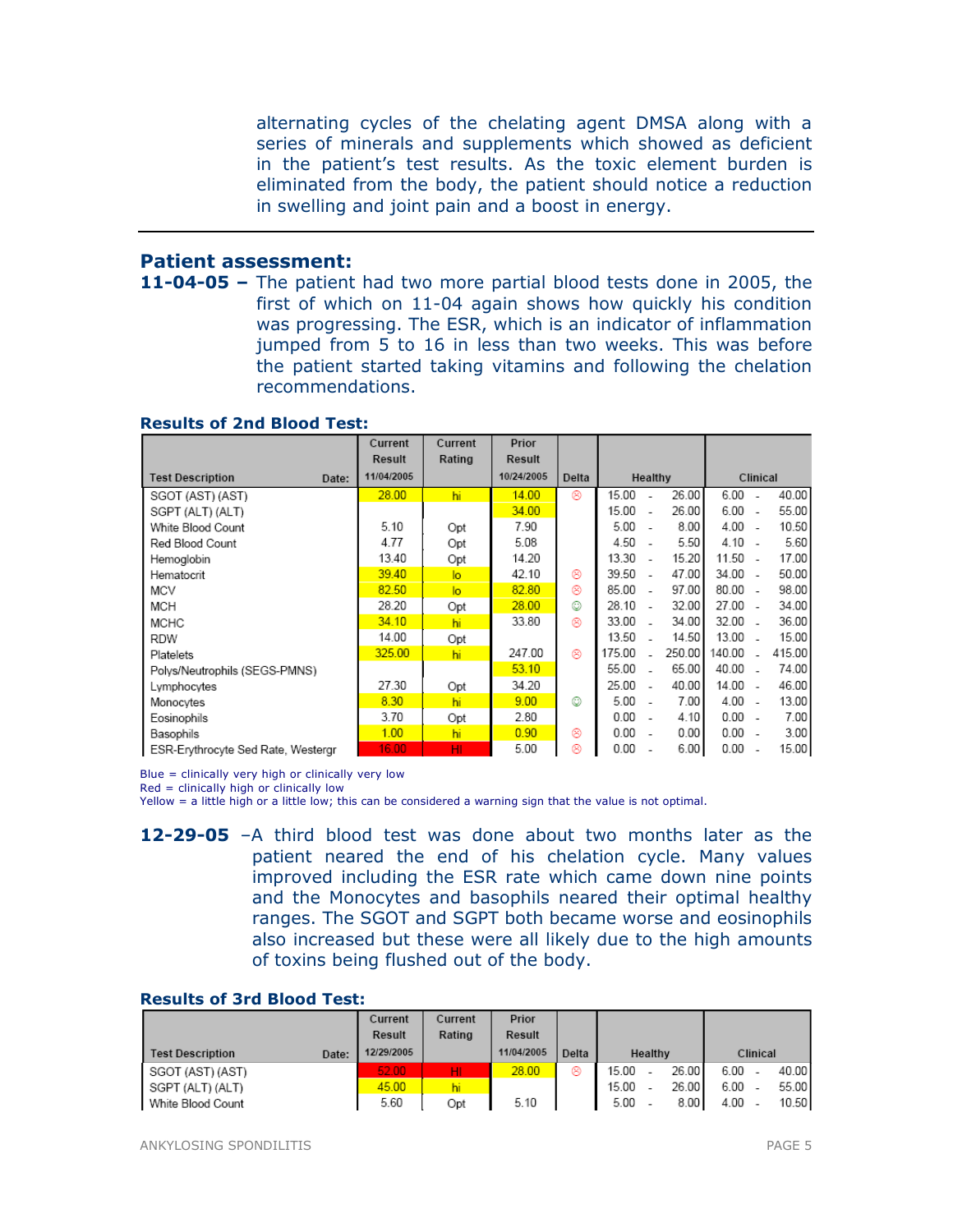#### Results of 3rd Blood Test Cont:

|                                    | Current<br>Result | Current<br>Rating | Prior<br><b>Result</b> |       |         |                          |        |           |                          |        |
|------------------------------------|-------------------|-------------------|------------------------|-------|---------|--------------------------|--------|-----------|--------------------------|--------|
| <b>Test Description</b><br>Date:   | 12/29/2005        |                   | 11/04/2005             | Delta | Healthy |                          |        |           | Clinical                 |        |
| Red Blood Count                    | 5.06              | Opt               | 4.77                   |       | 4.50    | $\overline{a}$           | 5.50   | $4.10 -$  |                          | 5.60   |
| Hemoglobin                         | 14.60             | Opt               | 13.40                  |       | 13.30   | $\sim$                   | 15.20  | $11.50 -$ |                          | 17.00  |
| Hematocrit                         | 43.30             | Opt               | 39.40                  | ٥     | 39.50   | $\sim$                   | 47.00  | $34.00 -$ |                          | 50.00  |
| <b>MCV</b>                         | 85.50             | Opt               | 82.50                  | ٥     | 85.00   | $\overline{a}$           | 97.00  | 80.00     | $\overline{\phantom{a}}$ | 98.00  |
| MCH                                | 28.90             | Opt               | 28.20                  |       | 28.10   | $\sim$                   | 32.00  | 27.00     | $\sim$                   | 34.00  |
| <b>MCHC</b>                        | 33.80             | Opt               | 34.10                  | ☺     | 33.00   |                          | 34.00  | 32.00     | $\overline{\phantom{a}}$ | 36.00  |
| <b>RDW</b>                         | 13.70             | Opt               | 14.00                  |       | 13.50   |                          | 14.50  | 13.00     |                          | 15.00  |
| Platelets                          | 242.00            | Opt               | 325.00                 | ٧     | 175.00  |                          | 250.00 | 140.00    | $\overline{\phantom{a}}$ | 415.00 |
| Polys/Neutrophils (SEGS-PMNS)      | 58.00             | Opt               |                        |       | 55.00   |                          | 65.00  | 40.00     | - 1                      | 74.00  |
| Lymphocytes                        | 27.00             | Opt               | 27.30                  |       | 25.00   | $\overline{\phantom{a}}$ | 40.00  | $14.00 -$ |                          | 46.00  |
| Monocytes                          | 8.00              | hi                | 8.30                   | ☺     | 5.00    |                          | 7.00   | 4.00      | $\overline{\phantom{a}}$ | 13.00  |
| Eosinophils                        | 7.00              | hi                | 3.70                   | ⊛     | 0.00    | ÷                        | 4.10   | 0.00      | - 1                      | 7.00   |
| Basophils                          | 0.00              | Opt               | 1.00                   | ٨     | 0.00    |                          | 0.00   | $0.00 -$  |                          | 3.00   |
| Neutrophils/Polys (Absolute)       | 3.25              | $\overline{a}$    |                        |       | 3.80    |                          | 5.80   | 1.80      | $\overline{\phantom{a}}$ | 7.80   |
| Lymphs (Absolute)                  | 1.51              | $\overline{a}$    |                        |       | 2.00    |                          | 3.20   | 0.70      | $\overline{\phantom{a}}$ | 4.50   |
| Eosinophils (Absolute)             | 0.39              | hi                |                        |       | 0.00    |                          | 0.20   | $0.00 -$  |                          | 0.40   |
| Basophils (Absolute)               | 0.00              | lo                |                        |       | 0.00    |                          | 0.10   | 0.00      |                          | 0.20   |
| ESR-Erythrocyte Sed Rate, Westergr | 7.00              | hi                | 16.00                  | ٨     | 0.00    |                          | 6.00   | 0.00      |                          | 15.00  |

Blue = clinically very high or clinically very low

Red = clinically high or clinically low

Yellow = a little high or a little low; this can be considered a warning sign that the value is not optimal.

Around the time he completed the third blood test, the patient also retested the UA minerals. The chelating agent DMSA pulled out smaller amounts of Lead and Mercury meaning there are less of these toxic elements in the body, but there is still work to be done. As the levels of the heaviest toxic elements are further reduced, the other lighter toxic metals will begin to show increased elimination.

|                                  | Current            | Current | Prior       |       |               |                    |
|----------------------------------|--------------------|---------|-------------|-------|---------------|--------------------|
|                                  | Result             | Rating  | Result      |       |               |                    |
| <b>Test Description</b><br>Date: | 01/08/2006         |         | 10/16/2006  | Delta | Healthy       | Clinical           |
| Agent                            | <b>DMSA</b>        |         | <b>DMSA</b> |       |               |                    |
| Dose                             | 1500 <sub>mg</sub> |         | 1500mg      |       |               |                    |
| Interval                         | 6                  |         | 6           |       |               |                    |
| <b>Toxic Elements</b>            |                    |         |             |       |               |                    |
| Arsenic (UA)                     | 22.00              | Opt     | 20.00       |       | 70.00<br>0-   | 130.00<br>70.01-   |
| Beryllium (UA)                   | 0.00               | Opt     | 0.00        |       | 0.40<br>0-    | 0.50<br>$0.41 -$   |
| Bismuth (UA)                     | 0.00               | Opt     | 0.00        |       | 10.00<br>0-   | $10.01 -$<br>15.00 |
| Cadmium (UA)                     | 0.40               | Opt     | 0.70        |       | 1.50<br>$0 -$ | 2.00<br>$1.51-$    |
| Lead (UA)                        | 11.00              | HI.     | 24.00       | ٧     | 3.00<br>0-    | $3.01 -$<br>4.00   |
| Mercury (UA)                     | 3.30               | hi      | 4.40        | ٧     | 3.00<br>0-    | $3.01 -$<br>4.00   |
| Nickel (UA)                      | 0.00               | Opt     | 2.60        |       | 6.00<br>0-    | $6.01 -$<br>12.00  |

#### Results of 2nd UA Mineral Test:

Blue = clinically very high or clinically very low

Red = clinically high or clinically low

Yellow = a little high or a little low; this can be considered a warning sign that the value is not optimal.

01-23-06 – The patient is now off all medications and doing well but did start probiotics to help an inflamed colon. He has grown 2 inches since November which surprised his rheumatologist, who is still urging the patient to take medication. There has been a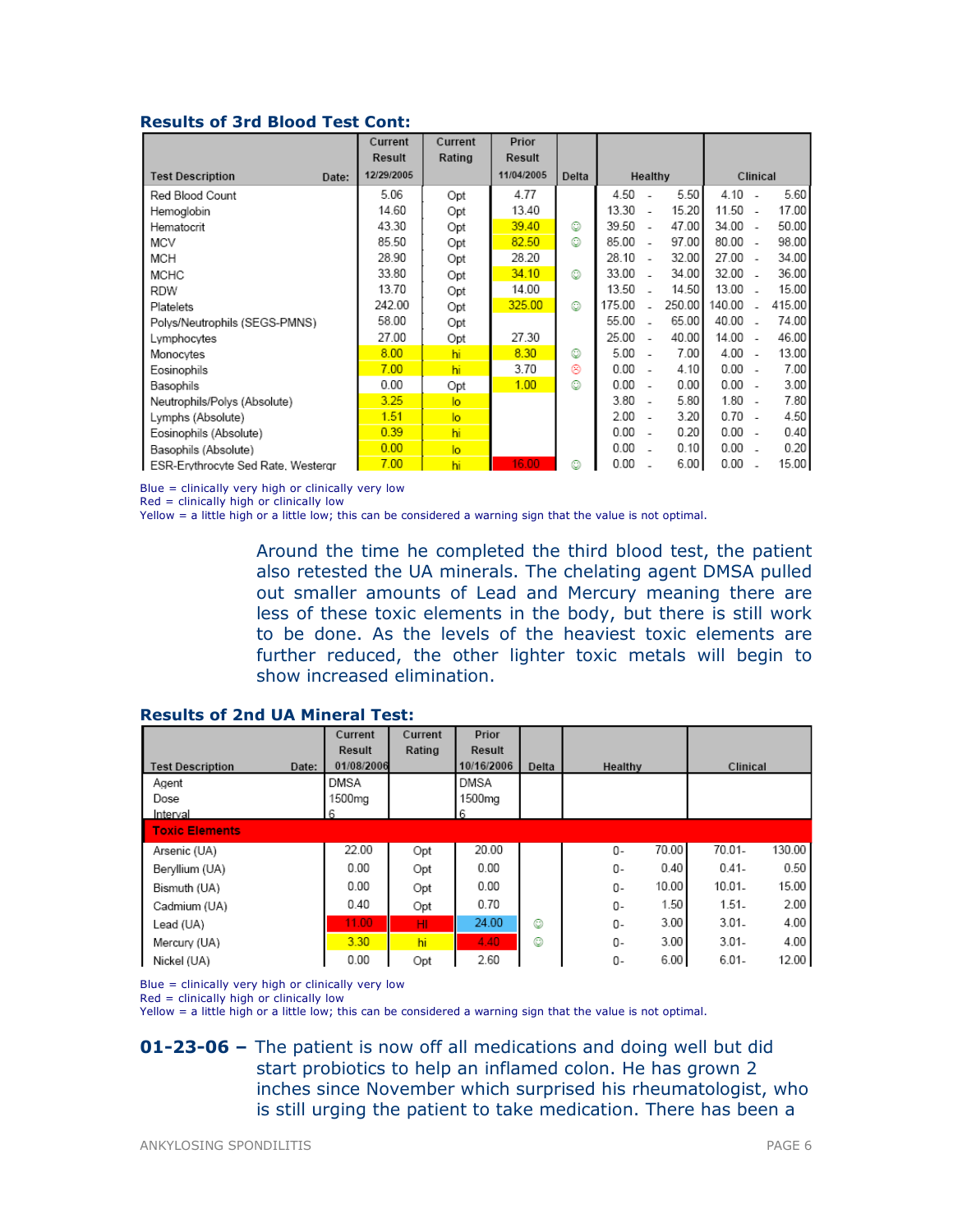reduction in swelling around the ankles and the patient continues to see improvements with joint pain and stiffness. I recommended he give his body a little rest, and then do another chelation cycle to pull out additional levels of toxic elements and retest the UA minerals in about 10 weeks.

**04-15-06 –** I reduced the DMSA dosage for this chelation cycle after the patient noticed an increase in swelling and joint pain during the first three days. There are still high levels of lead coming out but now other heavy metals are following, showing that the toxic element reserves are being eliminated from the body. I recommended the patient wait six weeks, then do another round of chelation and continue taking all other recommended daily vitamins and supplements.

|                                  | Current<br><b>Result</b> | Current<br>Rating | Prior<br><b>Result</b> |       |             |                     |
|----------------------------------|--------------------------|-------------------|------------------------|-------|-------------|---------------------|
| <b>Test Description</b><br>Date: | 04/15/2006               |                   | 01/08/2006             | Delta | Healthy     | Clinical            |
| Agent                            | DMSA                     |                   | DMSA                   |       |             |                     |
| Dose                             | 500mg                    |                   | 1500mg                 |       |             |                     |
| Interval                         | 6                        |                   | 6                      |       |             |                     |
| <b>Toxic Elements</b>            |                          |                   |                        |       |             |                     |
| Arsenic (UA)                     | 24.00                    | Opt               | 22.00                  |       | 70.00<br>0- | $70.01 -$<br>130.00 |
| Beryllium (UA)                   | 0.00                     | Opt               | 0.00                   |       | 0.40<br>0-  | $0.41 -$<br>0.50    |
| Bismuth (UA)                     | 0.00                     | Opt               | 0.00                   |       | 10.00<br>0- | $10.01 -$<br>15.00  |
| Cadmium (UA)                     | 0.40                     | Opt               | 0.40                   |       | 1.50<br>0-  | $1.51-$<br>2.00     |
| Lead (UA)                        | 7.90.                    | HI                | 11.00                  | ٧     | 3.00<br>0-  | $3.01 -$<br>4.00    |
| Mercury (UA)                     | 6.80                     | HI                | 3.30                   | ⊛     | 3.00<br>0-  | $3.01 -$<br>4.00    |
| Nickel (UA)                      | 2.00                     | Opt               | 0.00                   |       | 6.00<br>0-  | $6.01 -$<br>12.00   |
| Platinum (UA)                    | 0.00                     | Opt               | 0.00                   |       | 0.50<br>0-  | $0.51 -$<br>1.00    |
| Thallium (UA)                    | 0.30                     | Opt               | 0.00                   |       | 0.40<br>0-  | 0.70<br>$0.41 -$    |

#### Results of 3rd UA Mineral Test:

Blue = clinically very high or clinically very low

Red = clinically high or clinically low

Yellow = a little high or a little low; this can be considered a warning sign that the value is not optimal.

**06-23-06 –** A Rheumatologist called the patient to discuss the results of an MRI done on June 8th saying the patient had marked arthritis and tendonitis in his ankles, increased in the right. He recommended Enbrel to curtail the inflammation process even though the patient has not had any pain of stiffness since mid-February. His right knee has completely healed, his colon is 99% better and he started playing basketball again in school. I recommended the patient have some blood work done, as this is a better indicator of current amounts of inflammation. Effects of previous inflammation and damage from arthritis can be seen in an MRI, but blood tests are better indicators of current inflammation. I ordered a comprehensive panel and asked them to hold off until those results were known before starting Enbrel.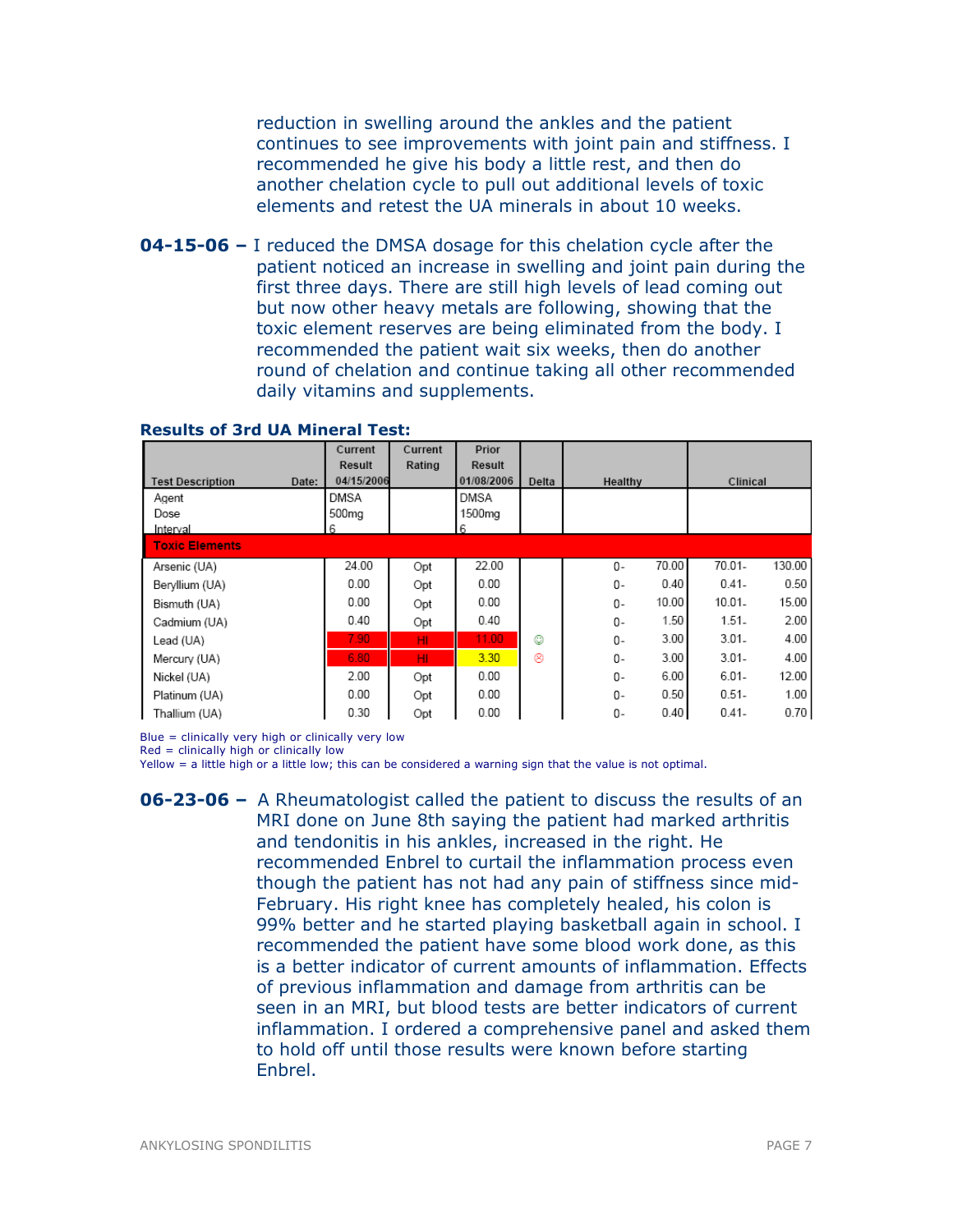07-17-06 – Creatine Kinase is a measure of muscle breakdown or inflammation in the body and this high number was most likely caused by the Ankylosing Spondylitis. We have not tested this before but because the patient was feeling better, I believe the CK has most likely come down. I would estimate it was well over 1,000 back in September. The liver enzymes (SGOT & SGPT) are still elevated but both have improved since December. The GGT which has not been tested before and is associated with pancreas dysfunction is very low so I modified his nutrient list to help the liver enzymes come down and the GGT go up. The Monocytes also normalized showing G/I improvements. Overall, this patient showed great progress over the past year and as long as he maintains his healthy diet and keeps up with the recommended vitamins, he should continue to see great improvements.

|                                    | Current       | Current        | Prior         |       |          |                          |        |           |                          |        |
|------------------------------------|---------------|----------------|---------------|-------|----------|--------------------------|--------|-----------|--------------------------|--------|
|                                    | <b>Result</b> | Rating         | <b>Result</b> |       |          |                          |        |           |                          |        |
| <b>Test Description</b><br>Date:   | 07/17/2006    |                | 12/29/2005    | Delta |          | Healthy                  |        |           | Clinical                 |        |
| Glucose                            | 79.00         | lo             | 71.00         | ٧     | 80.00    | $\overline{a}$           | 95.00  | 65.00     | $\sim$                   | 99.00  |
| Hemoglobin A1C (Gly-Hgh)           | 4.70          | Opt            |               |       | 4.60     | ÷.                       | 5.40   | 4.80      | $\overline{\phantom{a}}$ | 5.90   |
| Uric Acid                          | 5.30          | Opt            |               |       | $4.10 -$ |                          | 6.00   | $2.40 -$  |                          | 8.20   |
| BUN (Blood Urea Nitrogen)          | 13.00         | $\overline{a}$ | 13.00         | ⊜     | 13.00    | - 1                      | 18.00  | 5.00      | $\sim$                   | 26.00  |
| Creatinine                         | 0.80          | Opt            | 0.80          |       | 0.61     |                          | 0.90   | $0.50 -$  |                          | 1.50   |
| BUN / Creatinine Ratio             | 16.00         | Opt            |               |       | 13.00    | $\overline{\phantom{a}}$ | 20.00  | 8.00      | $\overline{\phantom{a}}$ | 27.00  |
| Sodium                             | 139.00        | lo.            |               |       | 140.00   |                          | 144.00 | 135.00    | ٠.                       | 148.00 |
| <b>Total Protein</b>               | 7.10          | lo.            |               |       | 7.11     |                          | 7.61   | 6.00      | - 1                      | 8.50   |
| Creatine Kinase                    | 704.00        | HI             |               |       | 64.00    | ۰.                       | 133.00 | 24.00     | ÷.                       | 204.00 |
| LDH                                | 191.00        | hi             |               |       | 120.00   | $\overline{\phantom{a}}$ | 160.00 | 100.00    | $\sim$                   | 250.00 |
| SGOT (AST) (AST)                   | 44.00         | HI             | 52.00         | ☺     | 15.00    | $\sim$                   | 26.00  | $6.00 -$  |                          | 40.00  |
| SGPT (ALT) (ALT)                   | 42.00         | hi             | 45.00         | ☺     | 15.00    | $\sim$                   | 26.00  | $6.00 -$  |                          | 55.00  |
| GGT                                | 5.00          | <b>LO</b>      |               |       | 22.00    | $\overline{a}$           | 39.00  | $6.00 -$  |                          | 65.00  |
| Polys/Neutrophils (SEGS-PMNS)      | 63.00         | Opt            | 58.00         |       | 55.00    | $\overline{\phantom{a}}$ | 65.00  | 40.00 -   |                          | 74.00  |
| Lymphocytes                        | 27.00         | Opt            | 27.00         |       | 25.00    | $\sim$                   | 40.00  | $14.00 -$ |                          | 46.00  |
| Monocytes                          | 7.00          | Opt            | 8.00          | ٧     | 5.00     | $\overline{\phantom{a}}$ | 7.00   | $4.00 -$  |                          | 13.00  |
| Eosinophils                        | 3.00          | Opt            | 7.00          | ٨     | 0.00     |                          | 4.10   | 0.00      | $\overline{\phantom{a}}$ | 7.00   |
| Basophils                          | 0.00          | Opt            | 0.00          |       | 0.00     | $\overline{a}$           | 0.00   | $0.00 -$  |                          | 3.00   |
| Neutrophils/Polys (Absolute)       | 2.70          | lo             | 3.25          | ⊛     | $3.80 -$ |                          | 5.80   | $1.80 -$  |                          | 7.80   |
| Lymphs (Absolute)                  | 1.20          | $\overline{a}$ | 1.51          | ⊛     | 2.00     | $\sim$                   | 3.20   | $0.70 -$  |                          | 4.50   |
| Monocytes (Absolute)               | 0.30          | $\overline{a}$ |               |       | 0.40     | $\overline{\phantom{a}}$ | 0.70   | $0.10 -$  |                          | 1.00   |
| Eosinophils (Absolute)             | 0.10          | Opt            | 0.39          | ٨     | 0.00     | $\overline{\phantom{a}}$ | 0.20   | $0.00 -$  |                          | 0.40   |
| Basophils (Absolute)               | 0.00          | $\overline{a}$ | 0.00          | ⊜     | 0.00     | $\overline{\phantom{a}}$ | 0.10   | $0.00 -$  |                          | 0.20   |
| ESR-Erythrocyte Sed Rate, Westergr | 2.00          | Opt            | 7.00          | ٨     | 0.00     |                          | 6.00   | 0.00      | $\overline{\phantom{a}}$ | 15.00  |

### Results of 4th Blood Test:

Blue = clinically very high or clinically very low

 $Red =$  clinically high or clinically low

Yellow = a little high or a little low; this can be considered a warning sign that the value is not optimal.

# From The Patient's Parents:

Dr. Merkle:

I am so sorry for not getting back to you after your thoughtful phone call a couple months ago. As far as we can tell C is doing GREAT!!!!!☺☺☺ He went to his family doctor for a sports physical a couple weeks ago and he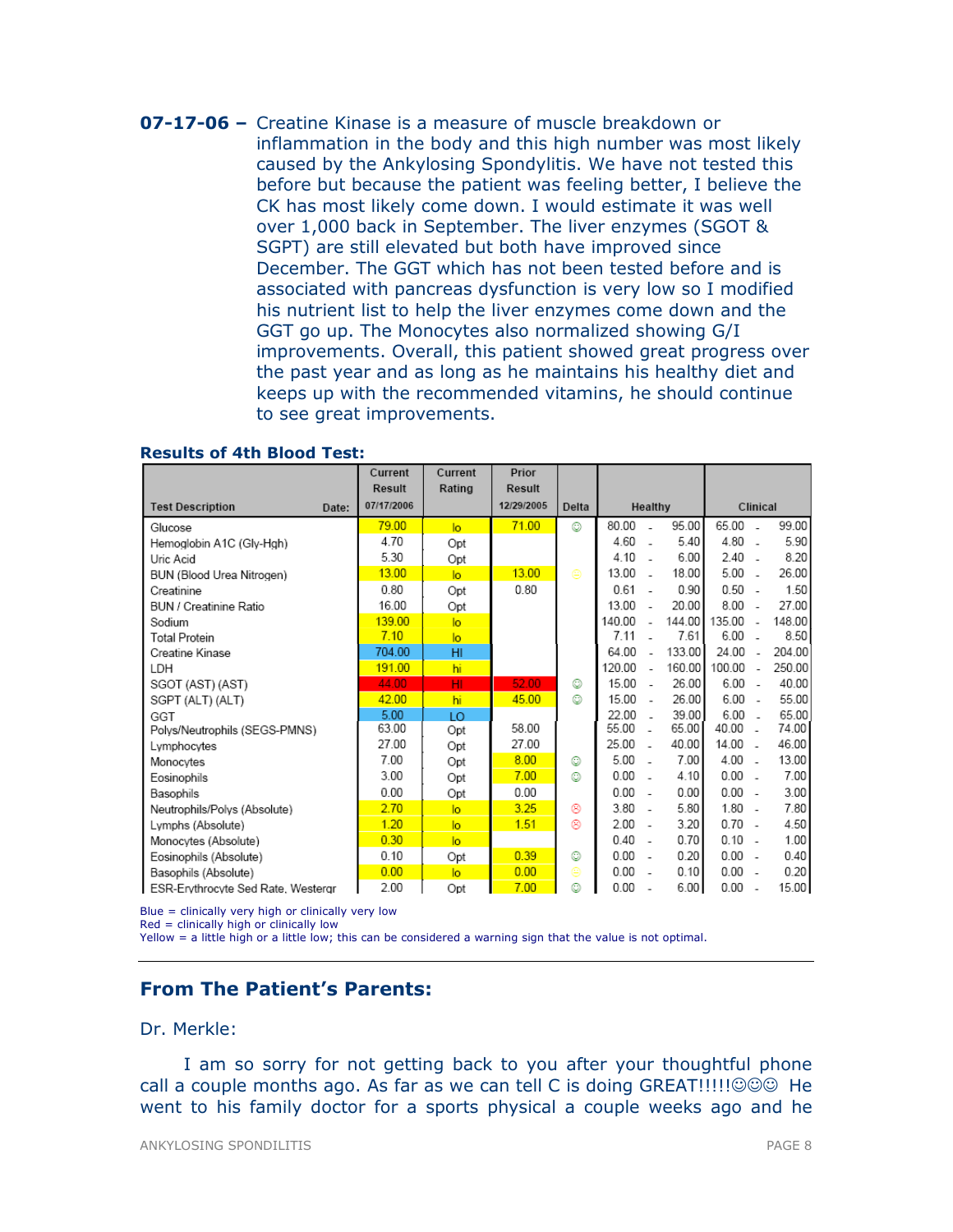said C looked great! We have not done any blood work for a long time, so we should probably follow through with that to see if any thing shows up, but he is back to doing all he has done before. Right now he is participating in the SNAPP program to help him prepare and get stronger for basketball. He played last year for the Junior Varsity team (actually was a starter) and had a great season for not having played the year before. He has gotten quite a bit taller, has gained weight but is still very thin which I contribute to his activities. He has not seen his rheumatologist for over a year, but he really had nothing else to offer him but Enbrel and we chose not to do that. C would like to go see him just to show him how good his ankles look.

Needless to say, we are all very thankful for what has happened to C in the last two years and how far he has come!! He is very good about taking his supplements, and actually gets concerned about what may happen if he doesn't.

We would like to thank you for starting us down the right road to help C recover. We will never know for sure what triggered all of his problems, but we greatly appreciate the caring people who helped in his recovery. You and your staff have been great. Thank you again, and we look forward to continuing to work with you.

-Thanks again and God's Blessings.

# Dr. Merkle's Final Thoughts:

Ankylosing Spondylitis is often misdiagnosed in young teens because the symptoms are very similar to athletic injuries and because each individual tends to present with their own unique pattern and activity of the illness. The best tools for early diagnosis include a physical exam to locate any inflammation or decreased range of motion and a blood test for the ESR, CK and HLA-B27 gene. This hereditary gene appears in almost 95% of Ankylosing Spondolitis cases but is only a piece of the puzzle. While about 7% of the U.S. population carries the HLA-B27 gene, only 1% of the population develops Ankylosing Spondylitis. There is emerging evidence that other factors (perhaps environmental) may add to a person's risk for the disease to become expressed. For example, a study done in Northern Scandinavia found 24% of the population carries the HLA-B27 gene yet only 1.8% develops the illness.

This patient's ability to eliminate toxic metals from his body is very low. On the first UA mineral test, we actually saw no lead being eliminated from his system, then with the help of a chelating agent that number spiked to more than six times the expected limit. Those toxins actually bind processes in the body, slowing its ability to heal. Exposure to these kinds of toxins may be one of the triggers that sparked the Ankylosing Spondylitis.